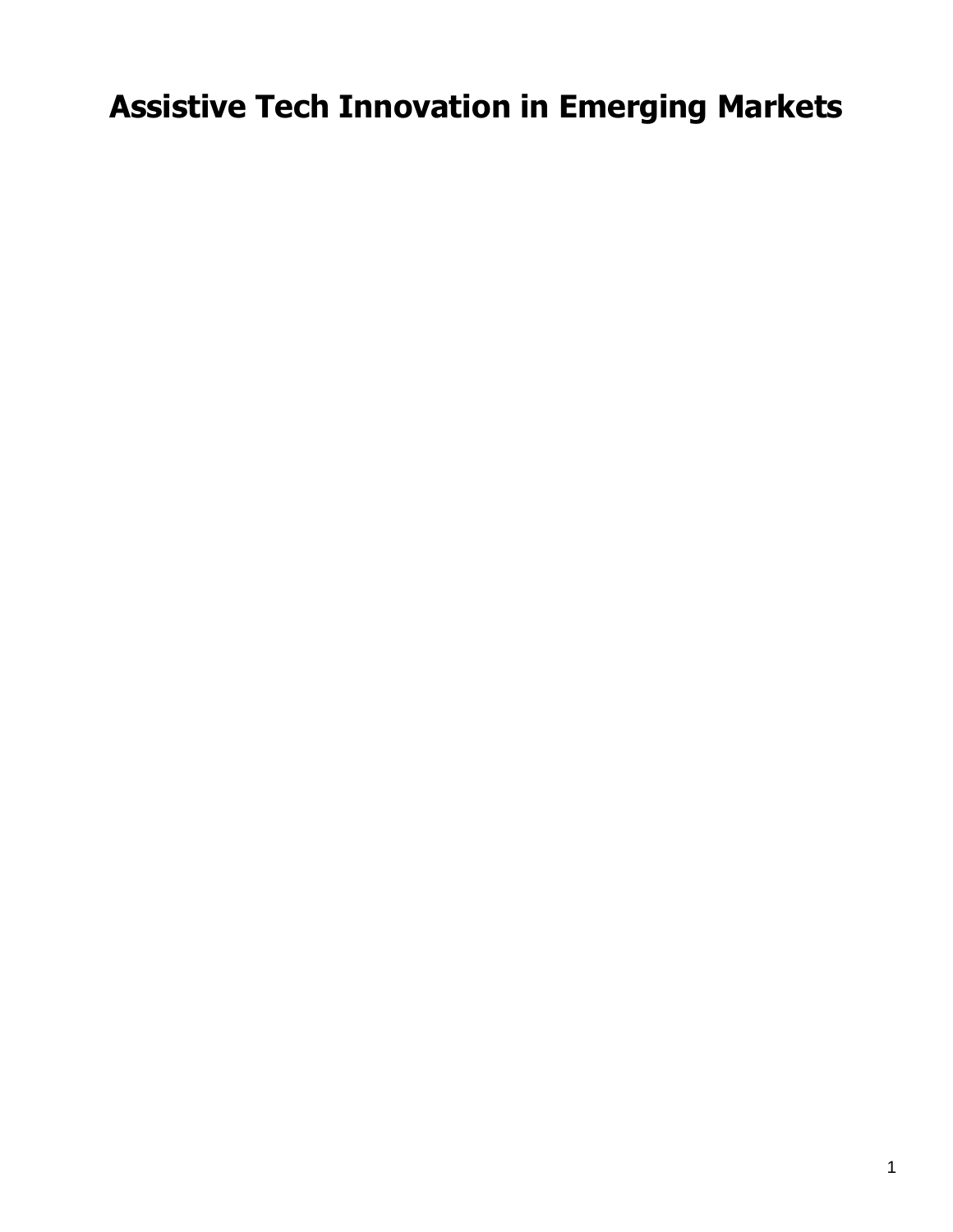#### **[Web-based accessible map](https://at2030.org/at-innovators/map/)**

### **Contents**

- 1. [Introduction](#page-1-0)
- 2. [Taxonomy](#page-2-0)
- 3. [Accessible organisations table](#page-8-0)
- 4. [Notes on the organisations' classification](#page-8-1)
- <span id="page-1-0"></span>5. [Partners](#page-17-0)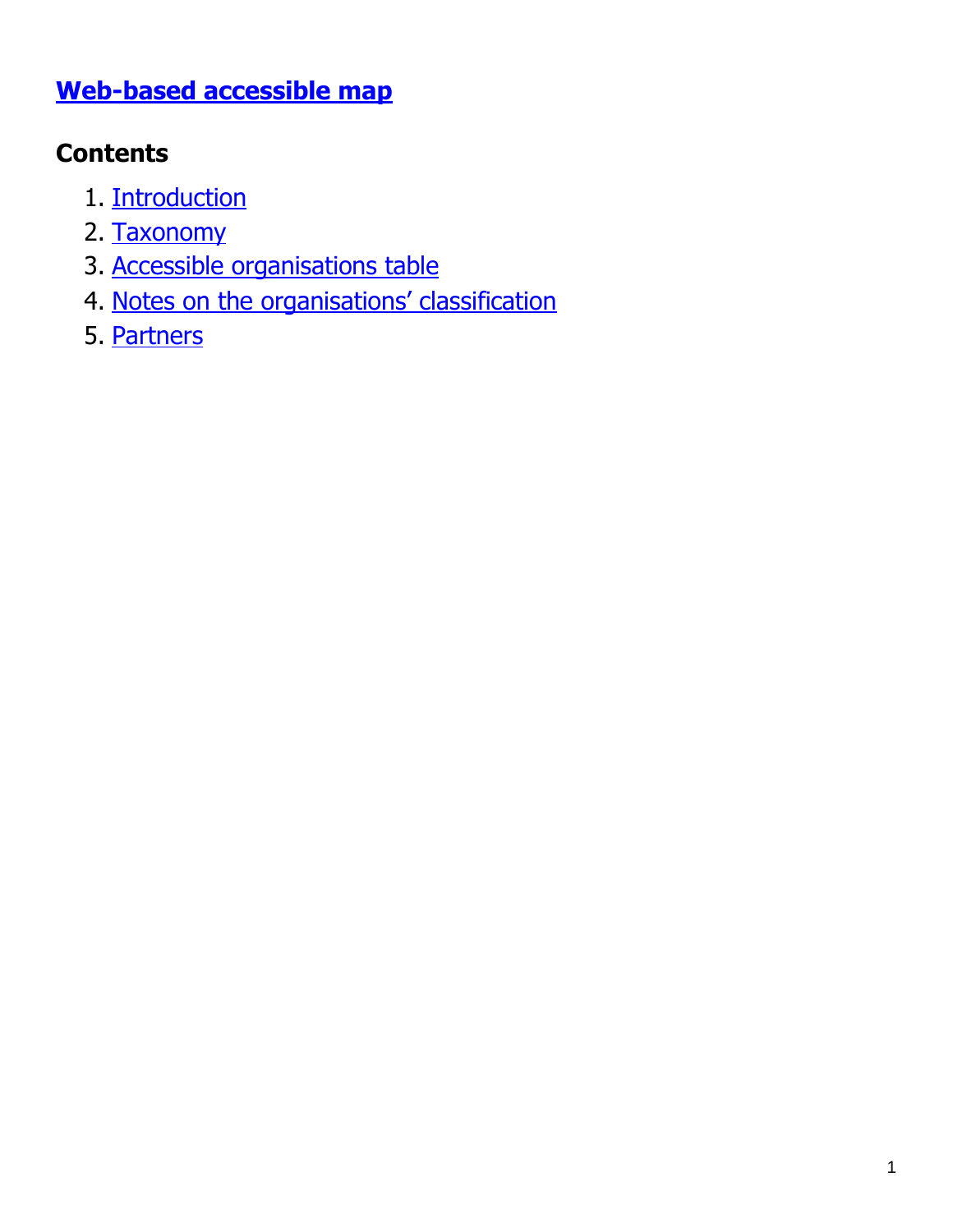### <span id="page-2-0"></span>**Introduction**

The potential for disability innovation as an investment opportunity, and disability inclusion as a lens on investment at large, is vast and yet globally it remains a significantly under-filled gap. Understanding the growing assistive and inclusive tech sectors is vital for the identification of opportunity. By exploring regional ecosystems and market intricacies we can provide the foundations for investment, offering funders knowledge on new markets and extending portfolio opportunities around assistive tech. The map is the first-of-its-kind visualisation of key innovators and stakeholders in the assistive technology and disability innovation ecosystem across emerging markets to be published by a consortium of public and private actors. The map puts a spotlight on the different types of digital tech-driven and inclusivity-focused startups and organisations that are creating state of the art solutions for people with disabilities in Africa, Latin America, the Middle East and Asia from prosthetics to digital sign language software.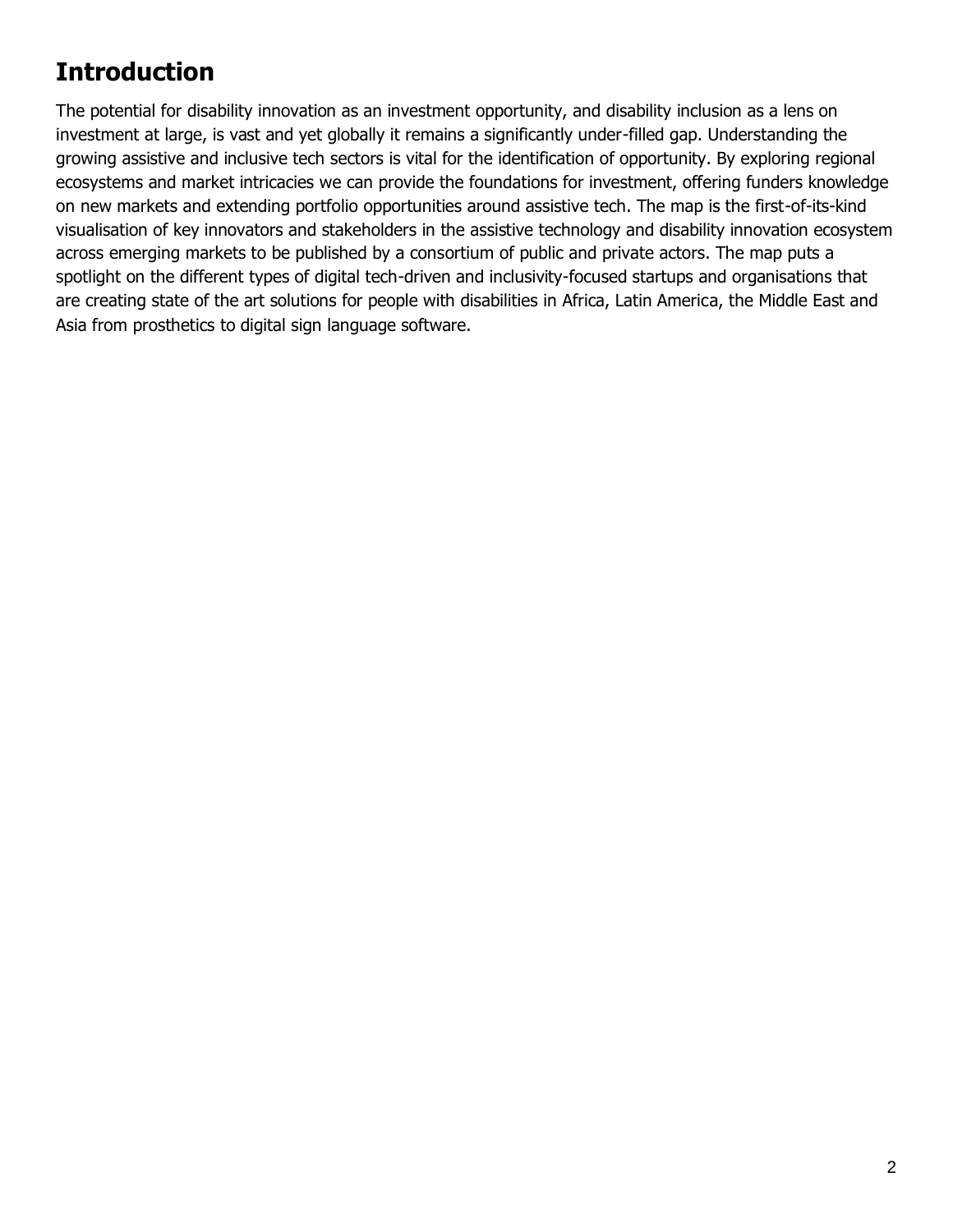#### **Taxonomy**

| <b>Assistive Tech</b> | <b>Definition</b>                                                                                                                                                    | <b>Disability</b><br><b>Domain</b>            | <b>Inclusive of</b>                                                                                                                                                                                                                                                                                                                                                                                                                                                                                                                                                                       |
|-----------------------|----------------------------------------------------------------------------------------------------------------------------------------------------------------------|-----------------------------------------------|-------------------------------------------------------------------------------------------------------------------------------------------------------------------------------------------------------------------------------------------------------------------------------------------------------------------------------------------------------------------------------------------------------------------------------------------------------------------------------------------------------------------------------------------------------------------------------------------|
| Mobility              | Devices that support or<br>enhance body functions<br>such as balance,<br>navigation, daily life<br>activities and being<br>independent.                              | Mobility                                      | Walking aids such as:<br>Walking sticks<br>Crutches<br>Walking frames<br>$\bullet$<br>Walking chairs<br>$\bullet$<br>Rollators<br>$\bullet$<br>Axillary crutches<br>$\bullet$<br>Walking tables<br>$\bullet$<br>Elbow and forearm crutches<br>$\bullet$<br>Tripod and quadripod sticks.<br>$\bullet$<br>Accessories for walking aids<br>$\bullet$<br>Wheelchairs<br>$\bullet$<br>Seats Pads/cushions<br>Shock absorbers<br>Object holders.<br>Accessories for wheelchairs<br>Accessories for changing body<br>position or lifting persons<br>Standing frames and supports for<br>standing |
| <b>Tactile Design</b> | Consists of surfaces<br>manufactured with<br>materials or elements<br>that enable users to<br>use the sense of touch<br>to interact with any<br>device or interface. | Vision,<br>Cognition,<br>Mobility,<br>Hearing | <b>Braille Reader</b><br>$\bullet$<br><b>Braille systems</b><br>$\bullet$<br>Learning materials adapted with<br>textures<br><b>Texturized handles</b><br>Grip enhancers<br>$\bullet$<br>Fidget toys<br>$\bullet$<br>Sex toys<br>$\bullet$                                                                                                                                                                                                                                                                                                                                                 |
| Cognition             | Electronic and non-<br>electronic devices that<br>support and/or enhance<br>thinking, memory,<br>sensory processing and<br>emotional processing.                     | Cognition                                     | <b>Medication dispensers</b><br>$\bullet$<br>Time management products<br>$\bullet$<br>Memory support products<br>$\bullet$<br>Apps for journaling experiences,<br>emotions, chronic illness or<br>disability indicators                                                                                                                                                                                                                                                                                                                                                                   |
| Vision                | Devices that replace<br>vision loss, enhance<br>impaired vision or<br>enhance vision.                                                                                | Vision,<br>Cognitive                          | <b>Spectacles</b><br>$\bullet$<br>Tactile devices<br>Magnifiers<br>Intraocular lenses (IOLs)<br>Artificial retinas, iris, cortical<br>implants<br>Telescopic lenses<br>Smart eyewear (including<br>augmented and virtual reality)<br>Wearables                                                                                                                                                                                                                                                                                                                                            |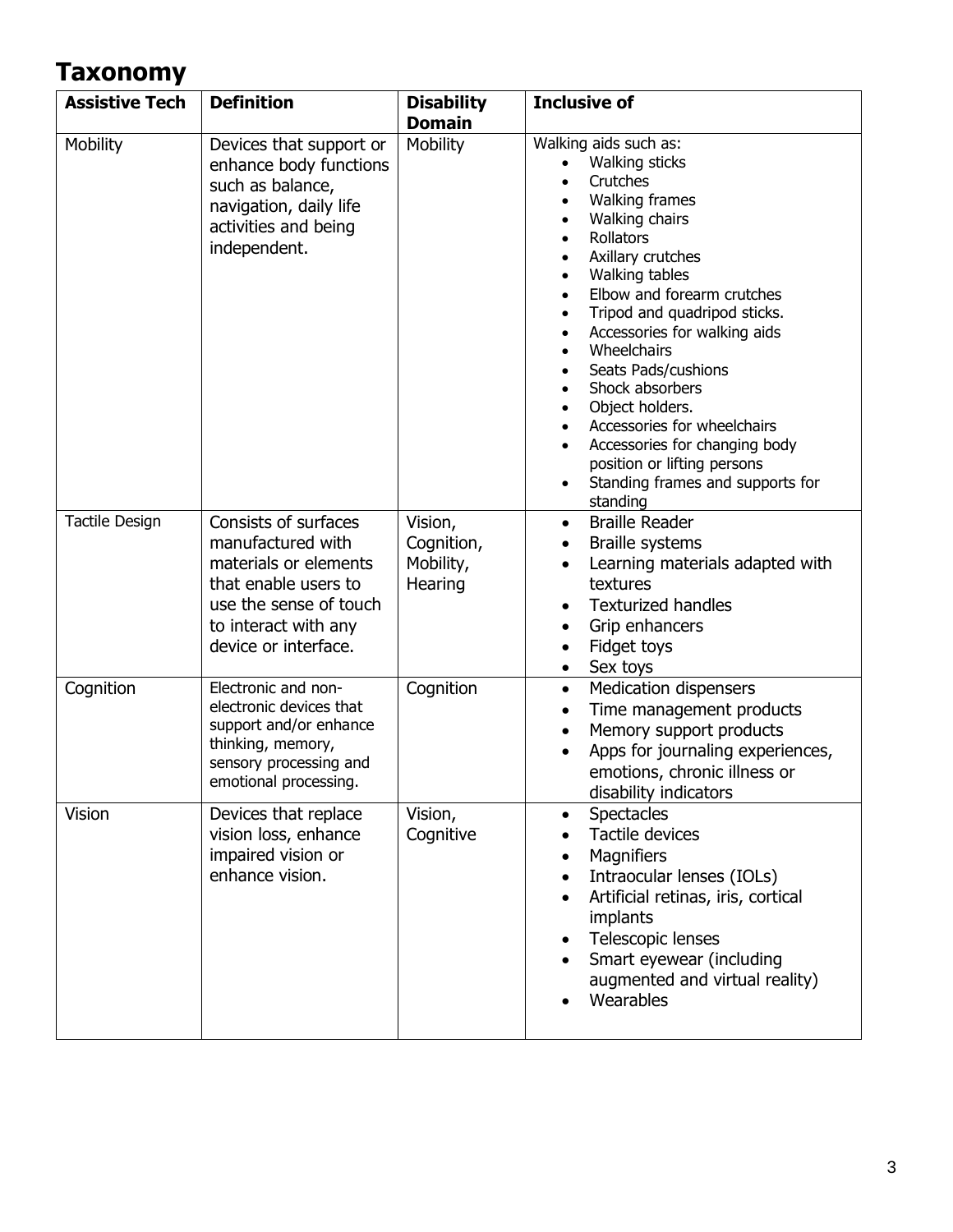| <b>Assistive Tech</b>                  | <b>Definition</b>                                                                                                                                                                                                                      | <b>Disability</b><br><b>Domain</b>            | <b>Inclusive of</b>                                                                                                                                                                                                                                                                                                                                                                                                                                                                                                                                                                                                  |
|----------------------------------------|----------------------------------------------------------------------------------------------------------------------------------------------------------------------------------------------------------------------------------------|-----------------------------------------------|----------------------------------------------------------------------------------------------------------------------------------------------------------------------------------------------------------------------------------------------------------------------------------------------------------------------------------------------------------------------------------------------------------------------------------------------------------------------------------------------------------------------------------------------------------------------------------------------------------------------|
| Screening &<br>diagnostics<br>services | Apps, software and<br>devices that help to<br>identify impairments<br>that can be disabling so<br>that AT or medical<br>interventions can be<br>prescribed.                                                                            | Hearing,<br>Vision,<br>Mobility,<br>Cognition | Apps to classify hearing<br>$\bullet$<br>impairments<br>Eyeglasses prescriptions and eye<br>health assessment<br>Apps that characterize<br>neurodivergence without<br>diagnosing labels.                                                                                                                                                                                                                                                                                                                                                                                                                             |
| Hearing                                | Devices that amplify,<br>interpret, filter or<br>attenuate sound for<br>individuals who have<br>hearing or cognitive<br>impairments. Devices<br>that enhance hearing<br>(amplify).                                                     | Hearing                                       | Behind the ear hearing aids<br>$\bullet$<br>In the ear hearing aids<br>$\bullet$<br>Sound amplifiers<br>$\bullet$<br>Induction loops<br>$\bullet$<br>Signalling products<br>$\bullet$<br>Closed captioning devices<br>$\bullet$<br>Video interpretation services<br>$\bullet$<br>Automated lip reading<br>$\bullet$<br>Gesture (sign language) to voice<br>and text<br>Cochlear implants<br>٠<br>Non-invasive bone conduction<br>$\bullet$<br>Ossicular replacement implants<br>and prosthetics<br>Auditory brainstem implants<br>(ABIs)<br>Smart earphones<br>Earpieces that filter certain<br>frequencies of sound |
| Prosthetics &<br>Orthotics             | Prostheses are devices<br>that replace a lost limb.<br>Orthoses provide<br>support and stability to<br>any part of the body.<br>Prostheses and<br>orthoses can focus on<br>providing comfort,<br>control, function, and<br>aesthetics. | Mobility,<br>Appearance                       | Upper and lower-limb prosthetics<br>$\bullet$<br>Shoes, boots, and insoles<br>Orthoses and braces for lower<br>limbs, upper limb, spine, abdomen<br>and cranium                                                                                                                                                                                                                                                                                                                                                                                                                                                      |
| Navigation                             | Hardware and software<br>that interprets the built<br>environment to help<br>people navigate using<br>audio, physical and/or<br>visual feedback.                                                                                       | Vision                                        | GPS software and apps<br>Warning systems<br>Sound detection and alarms<br>Obstacle detection                                                                                                                                                                                                                                                                                                                                                                                                                                                                                                                         |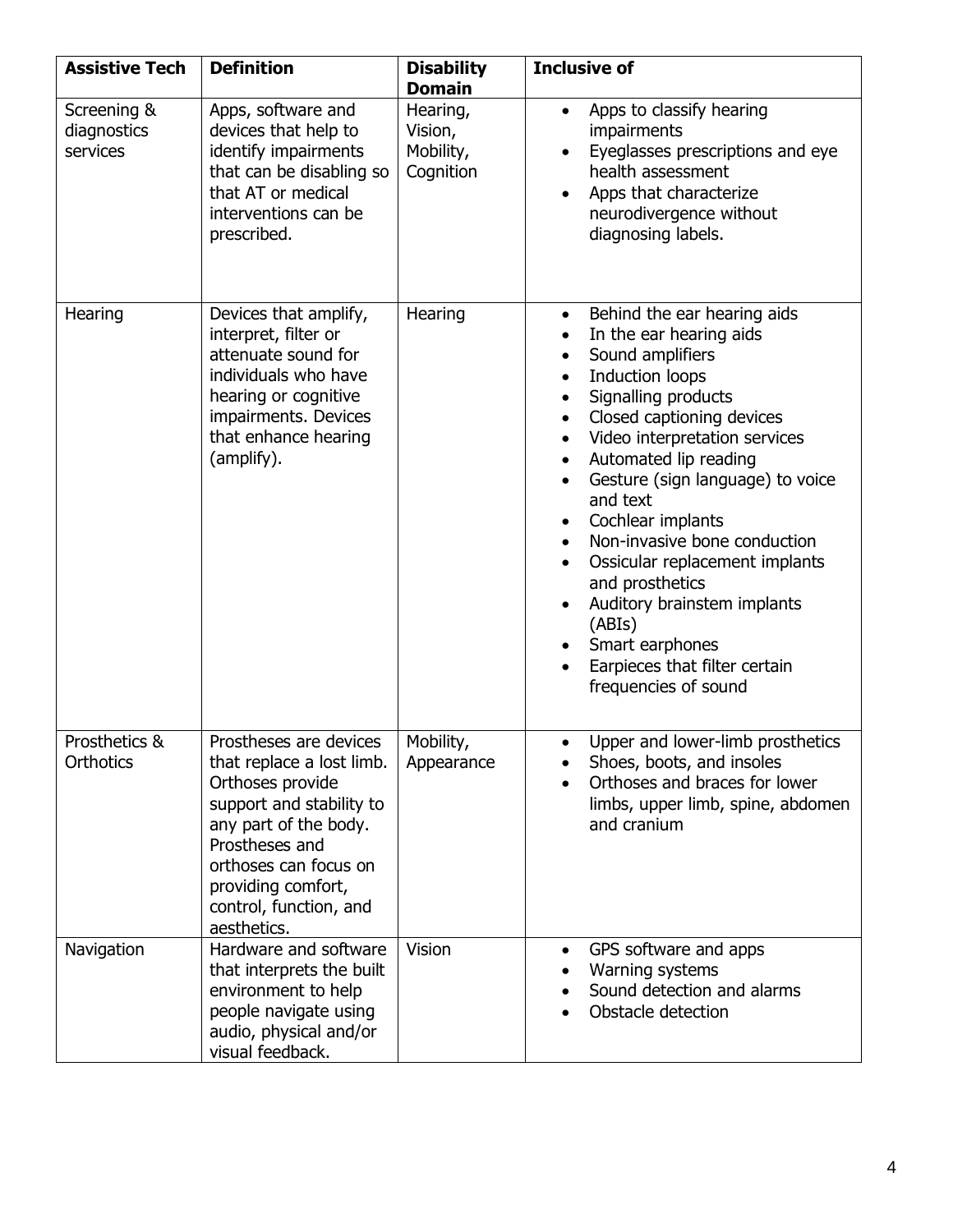| <b>Assistive Tech</b>                       | <b>Definition</b>                                                                                                                                                                                                                                                                                                               | <b>Disability</b><br><b>Domain</b>                    | <b>Inclusive of</b>                                                                                                                                                                                                                                                                                                                                                                                                                                                                                                                                                                                          |
|---------------------------------------------|---------------------------------------------------------------------------------------------------------------------------------------------------------------------------------------------------------------------------------------------------------------------------------------------------------------------------------|-------------------------------------------------------|--------------------------------------------------------------------------------------------------------------------------------------------------------------------------------------------------------------------------------------------------------------------------------------------------------------------------------------------------------------------------------------------------------------------------------------------------------------------------------------------------------------------------------------------------------------------------------------------------------------|
| Communication                               | Augmentative and<br>alternative<br>communication (ACC)<br>tools (non-electronic<br>devices, electronic<br>devices and software)<br>provide a way for<br>communication that<br>enables social<br>connection and<br>interaction. Typically,<br>communication can be<br>via text to speech, text,<br>symbols or a<br>combination.  | Hearing,<br>Communicatio<br>n, Cognition,<br>Mobility | Sign Language<br>$\bullet$<br>Communication books<br>$\bullet$<br>Symbol boards<br>$\bullet$<br>Speech generating devices<br>Voice Output Communication<br>software<br>Visual communication<br>Text-to-speech (TTS) and speech-<br>to-text<br>Switches and input devices<br>٠<br>Brain-computer interface (BCI)<br>$\bullet$<br>Sensory substitution aids<br>$\bullet$<br>Smart assistants<br>Social media                                                                                                                                                                                                   |
| Education                                   | Tools and software that<br>help people in<br>education systems to<br>participate in learning.                                                                                                                                                                                                                                   | Cognition,<br>Hearing,<br>Vision                      | Computer software                                                                                                                                                                                                                                                                                                                                                                                                                                                                                                                                                                                            |
| Computers,<br>tablets and<br>mobile devices | Modified or alternative<br>keyboards, special<br>software, input and<br>output devices,<br>alternative access aids<br>and other devices<br>and/or accessibility<br>software solutions<br>specifically designed to<br>enable people with<br>disabilities to use<br>computers and<br>elements of an app,<br>software or websites. | Cognition,<br>Hearing,<br>Vision,<br>Mobility         | Adaptive keyboards and mice<br>$\bullet$<br>(e.g., sip-and-puff, head-mouth<br>sticks, trackball)<br>Eye-tracking and control<br>$\bullet$<br>Voice recognition software (e.g.,<br>Siri)<br>Accessibility tools and checkers<br>Picture-based communications<br>$\bullet$<br>Video communication devices<br>$\bullet$<br>Speech input (general)<br><b>IVR and services</b><br>Messaging systems<br>Computing device control<br>Telephony $-$ call captioning<br>Document writers/dictation to text<br>$\bullet$<br>Text-to-speech (general)<br>Document/text scan to speech<br>Personalized voice generators |
| Finance                                     | Apps, websites and<br>Fintech software that<br>are specifically                                                                                                                                                                                                                                                                 | Vision,<br>Hearing,                                   | Inclusive personal Finance app<br>$\bullet$<br>Adaptive Mobile banking app<br>AT financing solutions                                                                                                                                                                                                                                                                                                                                                                                                                                                                                                         |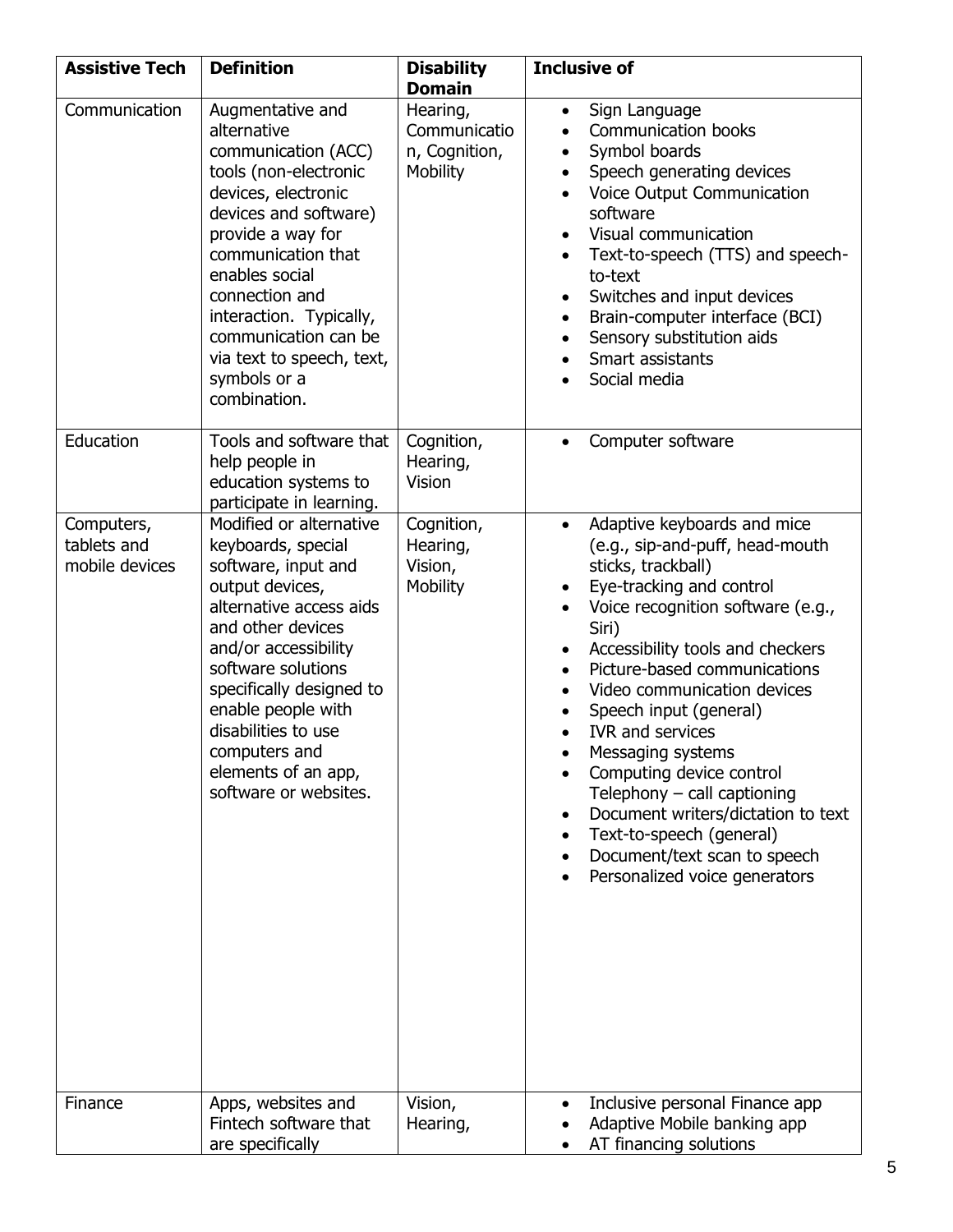| <b>Assistive Tech</b>           | <b>Definition</b>                                                                                                                                                                                                                                                                   | <b>Disability</b><br><b>Domain</b>       | <b>Inclusive of</b>                                                                                                                                                                                                                                                                                                                                                                                                                                                                                                            |
|---------------------------------|-------------------------------------------------------------------------------------------------------------------------------------------------------------------------------------------------------------------------------------------------------------------------------------|------------------------------------------|--------------------------------------------------------------------------------------------------------------------------------------------------------------------------------------------------------------------------------------------------------------------------------------------------------------------------------------------------------------------------------------------------------------------------------------------------------------------------------------------------------------------------------|
|                                 | designed to help<br>people living with<br>disabilities to purchase<br>AT, manage their<br>finances, and be<br>included and supported<br>by financial systems<br>and institutions.                                                                                                   | Mobility,<br>Cognition                   |                                                                                                                                                                                                                                                                                                                                                                                                                                                                                                                                |
| Digital therapy                 | Digital solutions for<br>accessing therapeutic<br>services                                                                                                                                                                                                                          | Cognition,<br>Mental Health,<br>Mobility | <b>Virtual Reality</b><br>$\bullet$<br>Remote/online call or video call<br>Videos with pre-recorded content<br>(e.g., YouTube)<br>Social media                                                                                                                                                                                                                                                                                                                                                                                 |
| Sign Language<br><b>Systems</b> | Sign Language tools<br>and solutions help<br>people with hearing<br>impairments/ Deafness<br>to communicate                                                                                                                                                                         | Hearing                                  | On-demand sign language<br>$\bullet$<br>services<br>AI interpretation                                                                                                                                                                                                                                                                                                                                                                                                                                                          |
| Inclusive<br>Employment         | Platforms that facilitate<br>access to employment<br>for people with<br>disabilities.                                                                                                                                                                                               | Social and<br>physical<br>environments   | Job boards for persons with<br>$\bullet$<br>disabilities<br>High-quality informal work access<br>Remote workings tools and<br>software (computers)                                                                                                                                                                                                                                                                                                                                                                             |
| <b>Travel</b>                   | Platforms that facilitate<br>access to disability-<br>friendly travel<br>opportunities.                                                                                                                                                                                             | Social and<br>physical<br>environments   | Portable travel aids                                                                                                                                                                                                                                                                                                                                                                                                                                                                                                           |
| Self-care                       | Assistive tools and<br>devices that<br>compensate for<br>impairments and<br>functional limitations<br>and enable a quicker,<br>safer or more efficient<br>performance of self-<br>care needs (e.g.,<br>feeding, dressing,<br>bathing, grooming and<br>personal hygiene<br>routines) | Mobility                                 | Adaptive clothing<br>$\bullet$<br>Adaptive eating devices<br>Incontinence products<br>Personal grooming<br>$\bullet$<br>Dental care<br>Assistive products for sexual<br>activity<br>Health and emotion monitoring<br>Smart medication dispensing and<br>$\bullet$<br>management<br>Beds and their accessories<br>$\bullet$<br>Light fixtures<br>Sitting arrangements and their<br>accessories<br>Storage Food preparation<br>Tables and their accessories<br>Workplace and domestic safety<br>Hoisting or repositioning, crane |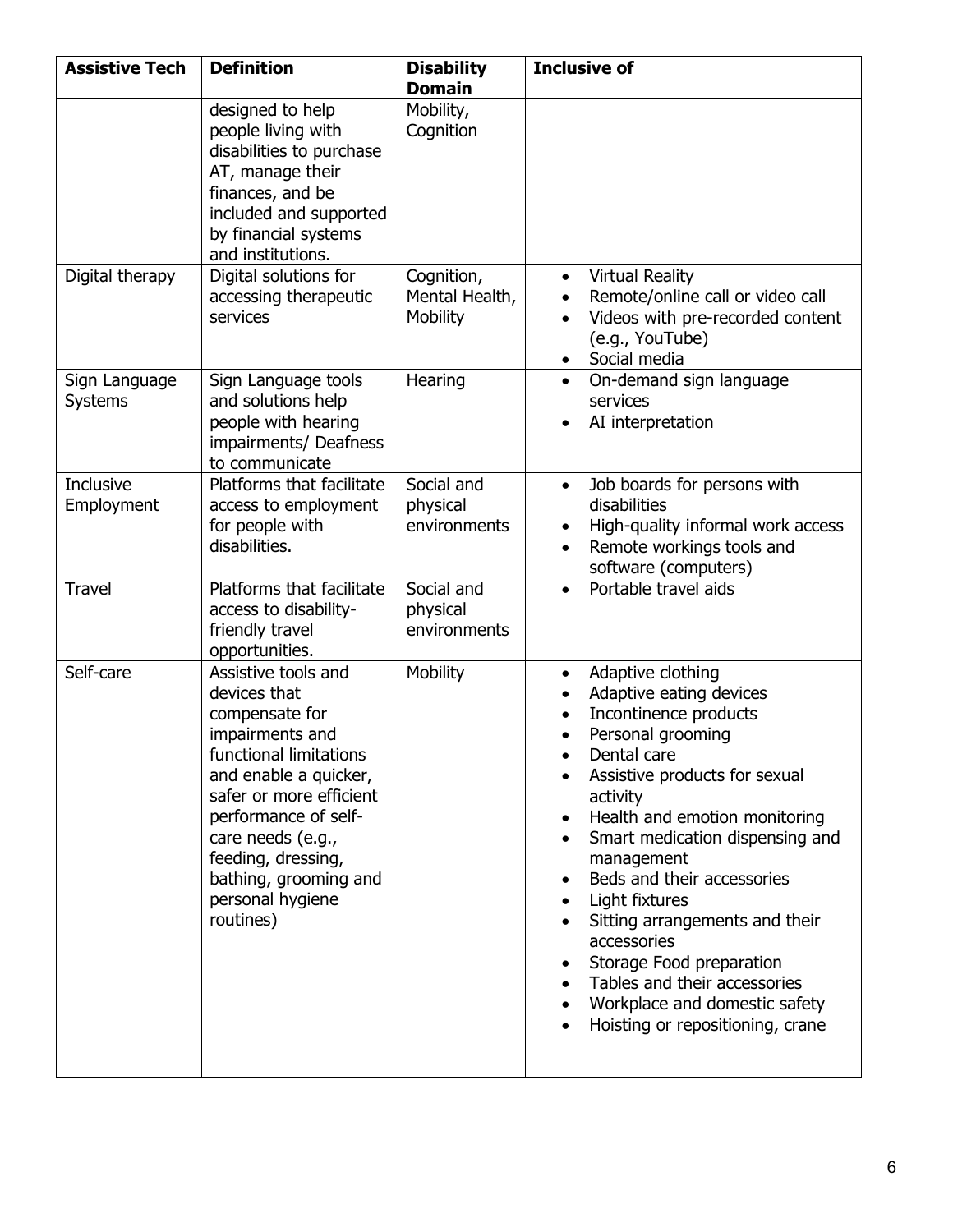| <b>Assistive Tech</b>       | <b>Definition</b>                                                                                                                                         | <b>Disability</b><br><b>Domain</b>                                         | <b>Inclusive of</b>                                                                                                                                                                                                                                                                      |
|-----------------------------|-----------------------------------------------------------------------------------------------------------------------------------------------------------|----------------------------------------------------------------------------|------------------------------------------------------------------------------------------------------------------------------------------------------------------------------------------------------------------------------------------------------------------------------------------|
| <b>Built</b><br>Environment | Buildings and spaces<br>that are designed in a<br>way that enables<br>people with disabilities<br>to participate in and<br>navigate those<br>environments | Physical<br>environments,<br>Vision,<br>Hearing,<br>Mobility,<br>Cognition | Smart cities<br>Smart homes<br>Assistive robots<br>$\bullet$<br>Domestic/workplace assistive<br>technologies and devices<br>Assistive products for vertical<br>accessibility<br>Assistive technologies for sports,<br>$\bullet$<br>culture, recreation and leisure<br>Environment alarms |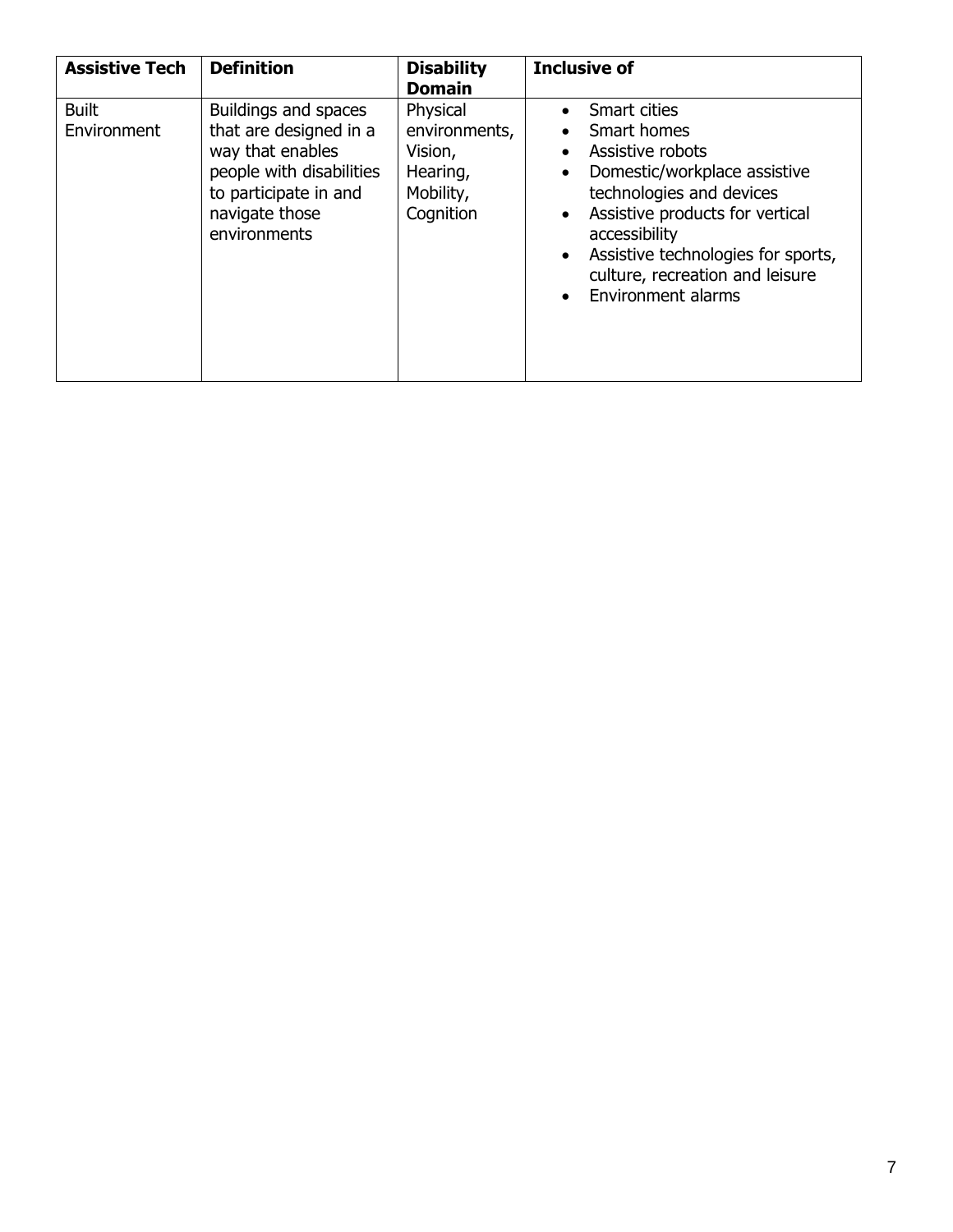## <span id="page-8-0"></span>**Organisations**

<span id="page-8-1"></span>

| <b>Region</b> | <b>Country</b>              | <b>Assistive Tech</b>             | <b>Organisation</b>                                                |
|---------------|-----------------------------|-----------------------------------|--------------------------------------------------------------------|
| Global        | Australia                   | Other                             | <b>Inclusive Innovation Now</b>                                    |
| Global        | Australia                   | Other                             | Remarkable                                                         |
| Global        | Austria                     | Mobility                          | Light for the World                                                |
| Global        | Canada                      | Education                         | Partnerships for Inclusive Research and<br>Learning (PIRL) Project |
| Global        | Canada                      | Other                             | <b>Access to Success</b>                                           |
| Global        | Croatia                     | Education                         | Omoguru                                                            |
| Global        | Czech Republic              | Vision                            | DOT Glasses, s.r.o.                                                |
| Global        | Germany                     | Prosthetics &<br>Orthotics        | Amparo                                                             |
| Global        | Hong Kong                   | Other                             | <b>Disability Impact Fund</b>                                      |
| Global        | <b>Ireland</b>              | Hearing                           | <b>MEDTRONIC</b>                                                   |
| Global        | Italy                       | Mobility                          | Italian Association Amici di Raoul<br>Follereau - AIFO             |
| Global        | <b>Netherlands</b>          | Prosthetics &<br>Orthotics        | Enablement                                                         |
| Global        | New Zealand                 | Other                             | <b>Global Centre of Possibility</b>                                |
| Global        | Switzerland                 | Prosthetics &<br>Orthotics        | <b>Project Circleg</b>                                             |
| Global        | Switzerland                 | Prosthetics &<br>Orthotics        | <b>SwissLimbs Association</b>                                      |
| Global        | United Kingdom              | Education                         | <b>MathTalk</b>                                                    |
| Global        | United Kingdom              | Mobility                          | Motivation                                                         |
| Global        | United Kingdom              | Other                             | Assistive Tech Impact Fund                                         |
| Global        | United Kingdom              | Other                             | Catalyst Fund                                                      |
| Global        | United Kingdom              | Other                             | Forever Learn Ltd                                                  |
| Global        | United Kingdom              | Other                             | <b>GSMA</b>                                                        |
| Global        | United Kingdom              | Other                             | Leonard Cheshire                                                   |
| Global        | United Kingdom              | Prosthetics &<br><b>Orthotics</b> | Exceed Social Enterprises Ltd (owned<br>by Exceed Worldwide)       |
| Global        | United Kingdom              | Prosthetics &<br>Orthotics        | Koala Ltd.                                                         |
| Global        | United Kingdom              | Prosthetics &<br>Orthotics        | Legs4Africa                                                        |
| Global        | United Kingdom              | Prosthetics &<br>Orthotics        | The Leprosy Mission England & Wales<br>(TLM)                       |
| Global        | United Kingdom              | Vision                            | <b>Vision Aid Overseas</b>                                         |
| Global        | United States of<br>America | Education                         | Dyscalculia                                                        |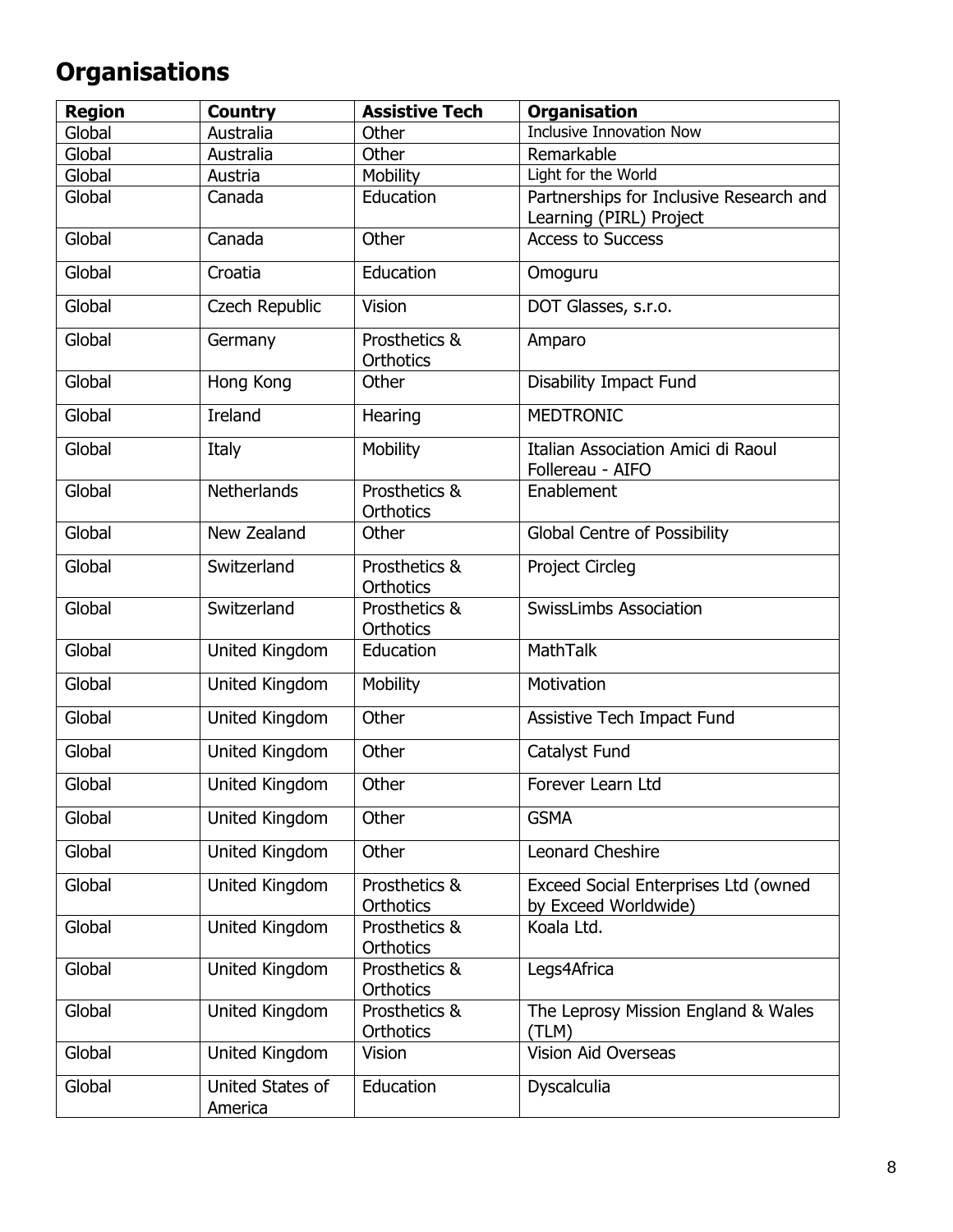| <b>Region</b> | <b>Country</b>              | <b>Assistive Tech</b>                  | <b>Organisation</b>                                       |
|---------------|-----------------------------|----------------------------------------|-----------------------------------------------------------|
| Global        | United States of<br>America | Education                              | Ginger - Ginger Software                                  |
| Global        | United States of<br>America | Education                              | Key2Enable                                                |
| Global        | United States of<br>America | Education                              | Kurzweil 3000                                             |
| Global        | United States of<br>America | Education                              | McLain Association for Children,<br>Georgia (MAC Georgia) |
| Global        | United States of<br>America | Hearing                                | Sound world solutions                                     |
| Global        | United States of<br>America | Mobility                               | BethanyKids                                               |
| Global        | United States of<br>America | Mobility                               | <b>CLASP</b>                                              |
| Global        | United States of<br>America | Mobility                               | Participant Life                                          |
| Global        | United States of<br>America | Other                                  | Arise                                                     |
| Global        | United States of<br>America | Other                                  | Field Ready                                               |
| Global        | United States of<br>America | Prosthetics &<br><b>Orthotics</b>      | Click medical                                             |
| Global        | United States of<br>America | Prosthetics &<br><b>Orthotics</b>      | LegWorks                                                  |
| Global        | United States of<br>America | Prosthetics &<br>Orthotics             | Nonspec Inc.                                              |
| Global        | United States of<br>America | Vision                                 | <b>Beeline</b>                                            |
| Global        | United States of<br>America | Vision                                 | Global Vision 2020, Inc.                                  |
| Global        | United States of<br>America | Vision                                 | VocalEyes                                                 |
| Latin America | Argentina                   | <b>Inclusive</b><br>Employment         | Incluyeme.com                                             |
| Latin America | Argentina                   | Mobility                               | GiveMove                                                  |
| Latin America | Argentina                   | Screening &<br>diagnostics<br>services | uSound                                                    |
| Latin America | <b>Brazil</b>               | Communication                          | Livox                                                     |
| Latin America | <b>Brazil</b>               | Hearing                                | Signa                                                     |
| Latin America | <b>Brazil</b>               | Hearing                                | Solar Ear                                                 |
| Latin America | <b>Brazil</b>               | Navigation                             | Sunu                                                      |
| Latin America | <b>Brazil</b>               | Vision                                 | Lysa                                                      |
| Latin America | <b>Brazil</b>               | Vision                                 | Veever                                                    |
| Latin America | Chile                       | Navigation                             | Lazarillo                                                 |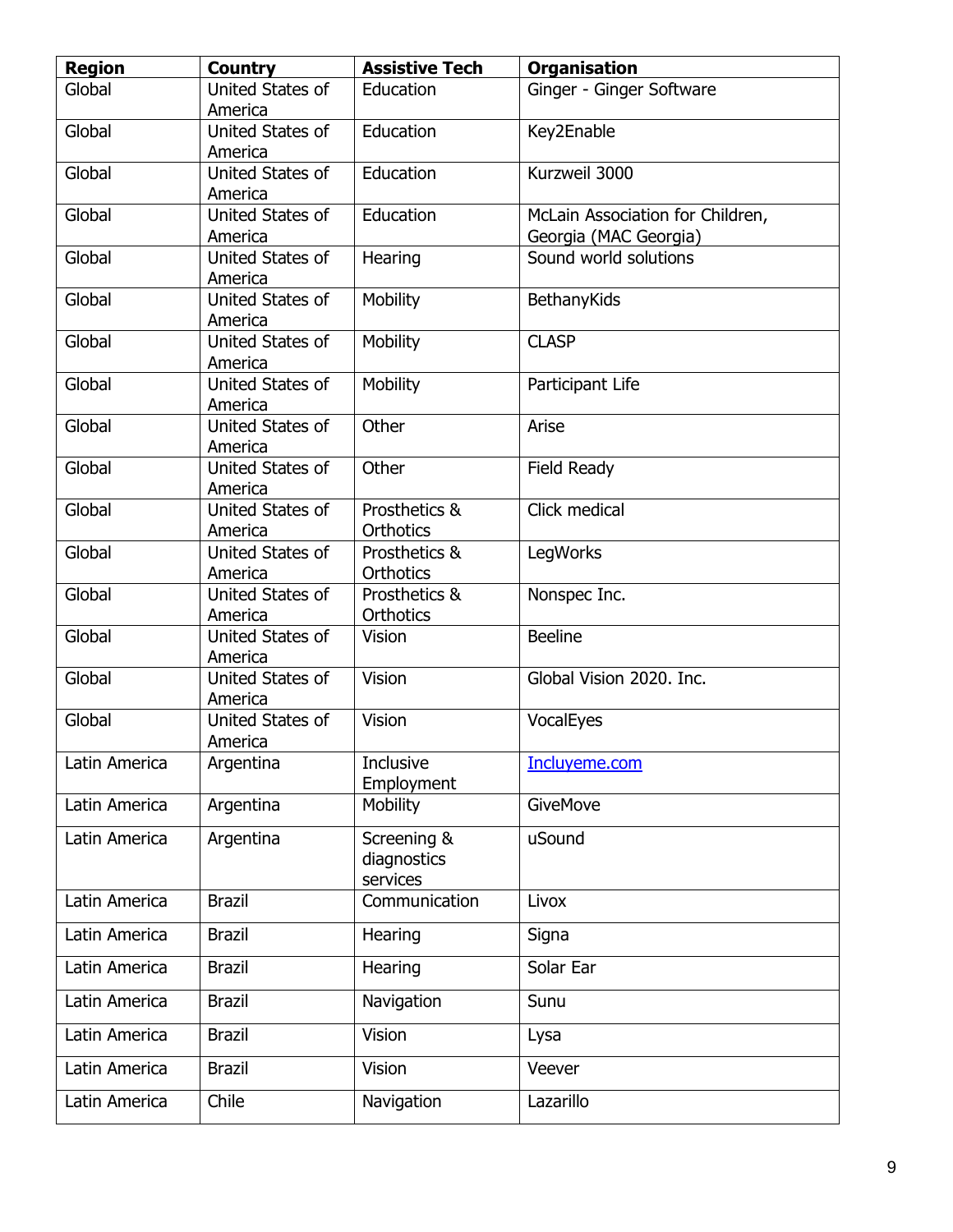| <b>Region</b>                   | <b>Country</b>                           | <b>Assistive Tech</b>                    | <b>Organisation</b>                  |
|---------------------------------|------------------------------------------|------------------------------------------|--------------------------------------|
| Latin America                   | Chile                                    | Prosthetics &<br>Orthotics               | <b>Take A Hand</b>                   |
| Latin America                   | Chile (United<br>States of<br>America)   | <b>Travel</b>                            | Wheel The World                      |
| Latin America                   | Colombia                                 | Vision                                   | Cine Para Todos                      |
| Pacific Islands                 | Fiji                                     | Other                                    | Frank Hilton Organization (FHO)      |
| Middle East and<br>North Africa | Ecuador (United<br>States of<br>America) | Hearing                                  | Talov                                |
| Middle East and<br>North Africa | Egypt                                    | Digital therapy                          | Vrapeutic                            |
| Middle East and<br>North Africa | <b>Israel</b>                            | Computers, tablets<br>and mobile devices | Ghotit                               |
| Middle East and<br>North Africa | <b>Israel</b>                            | Hearing                                  | Alango - BeHear                      |
| Middle East and<br>North Africa | Israel                                   | Navigation                               | <b>Right Hear</b>                    |
| Middle East and<br>North Africa | Israel                                   | Vision                                   | EyeControl                           |
| Middle East and<br>North Africa | Jordan                                   | Sign Language<br>Systems                 | Mindrockets                          |
| Middle East and<br>North Africa | Jordan (United<br>States of<br>America)  | Hearing                                  | 3dp4me                               |
| Middle East and<br>North Africa | Morocco                                  | Finance                                  | <b>Sispay</b>                        |
| Middle East and<br>North Africa | Palestine                                | Vision                                   | <b>Swift Braille</b>                 |
| Middle East and<br>North Africa | Qatar                                    | <b>Tactile Design</b>                    | <b>BrailleEasy</b>                   |
| Middle East and<br>North Africa | Tunisia                                  | Mobility                                 | HawKar                               |
| Middle East and<br>North Africa | Tunisia                                  | Prosthetics &<br>Orthotics               | <b>Cure Bionics</b>                  |
| East Asia                       | Japan                                    | Prosthetics &<br>Orthotics               | Dream GP Inc.                        |
| East Asia                       | South Korea                              | Hearing                                  | <b>Olive Union</b>                   |
| East Asia                       | South Korea                              | Vision                                   | Dot                                  |
| South Asia                      | Bangladesh                               | Inclusive<br>Employment                  | Elegant IT                           |
| South Asia                      | Bangladesh                               | Other                                    | <b>CMED</b> health                   |
| South Asia                      | India                                    | <b>Built Environment</b>                 | RampMyCity                           |
| South Asia                      | India                                    | <b>Built Environment</b>                 | True Assistive Technology - TurnPlus |
| South Asia                      | India                                    | Cognition                                | Punarjeeva                           |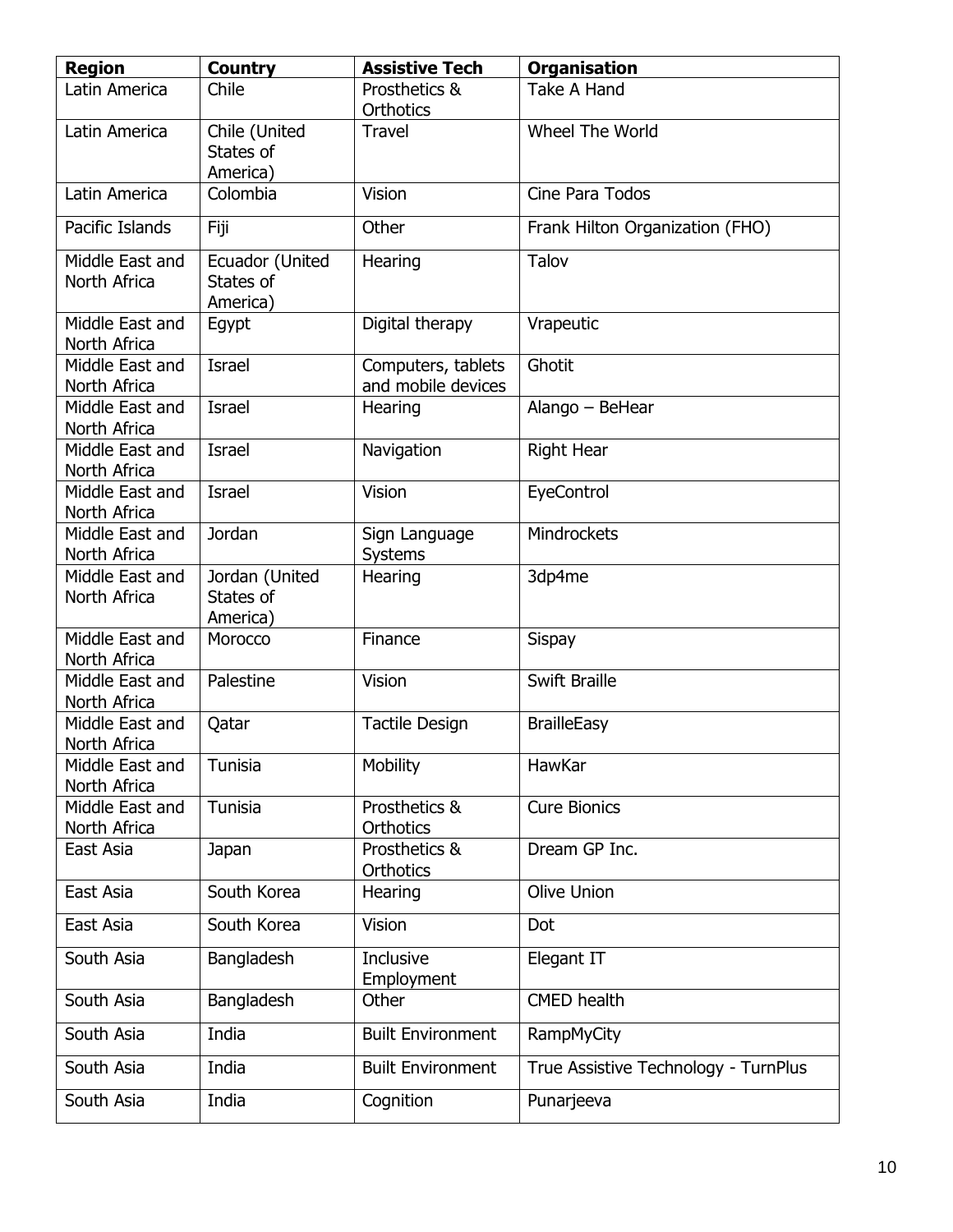| <b>Region</b> | <b>Country</b> | <b>Assistive Tech</b>                    | <b>Organisation</b>                                               |
|---------------|----------------|------------------------------------------|-------------------------------------------------------------------|
| South Asia    | India          | Communication                            | Aum Voice Prosthesis' (by Innaumation<br>Medical Devices Pvt Ltd) |
| South Asia    | India          | Communication                            | <b>Good Vibes</b>                                                 |
| South Asia    | India          | Communication                            | Inclov                                                            |
| South Asia    | India          | Communication                            | Kuluk by Sightica Solutions Pvt Ltd                               |
| South Asia    | India          | Communication                            | See Sound Live                                                    |
| South Asia    | India          | Communication                            | TorchIt                                                           |
| South Asia    | India          | Communication                            | Vaani Foundation                                                  |
| South Asia    | India          | Communication                            | <b>Wanted Umbrella</b>                                            |
| South Asia    | India          | Computers, tablets<br>and mobile devices | <b>BarrierBreak</b>                                               |
| South Asia    | India          | Computers, tablets<br>and mobile devices | Bobble ai                                                         |
| South Asia    | India          | Digital Therapy                          | Stamurai                                                          |
| South Asia    | India          | Digital Therapy                          | Tactopus                                                          |
| South Asia    | India          | Education                                | Daad.io                                                           |
| South Asia    | India          | Education                                | Kidaura                                                           |
| South Asia    | India          | Education                                | <b>Titration ColorCam</b>                                         |
| South Asia    | India          | Education                                | <b>Trestle Labs</b>                                               |
| South Asia    | India          | Hearing                                  | <b>BleeTech Innovations</b>                                       |
| South Asia    | India          | Hearing                                  | <b>DeepVisionTech</b>                                             |
| South Asia    | India          | Hearing                                  | <b>SignABLE Communications</b>                                    |
| South Asia    | India          | Inclusive<br>Employment                  | Enable India                                                      |
| South Asia    | India          | <b>Inclusive</b><br>Employment           | <b>Mind Assets</b>                                                |
| South Asia    | India          | Mobility                                 | Arcatron                                                          |
| South Asia    | India          | Mobility                                 | <b>Beable Health</b>                                              |
| South Asia    | India          | Mobility                                 | <b>Flexmotiv Technologies</b>                                     |
| South Asia    | India          | Mobility                                 | <b>Indent Designs</b>                                             |
| South Asia    | India          | Mobility                                 | Kickstart Cabs by Wheels of Change                                |
| South Asia    | India          | Mobility                                 | <b>myUDAAN</b>                                                    |
| South Asia    | India          | Mobility                                 | NeoMotion Assistive Solutions Pvt Ltd                             |
| South Asia    | India          | Mobility                                 | R2D2, Arise by IIT Madras                                         |
| South Asia    | India          | Other                                    | Armilo                                                            |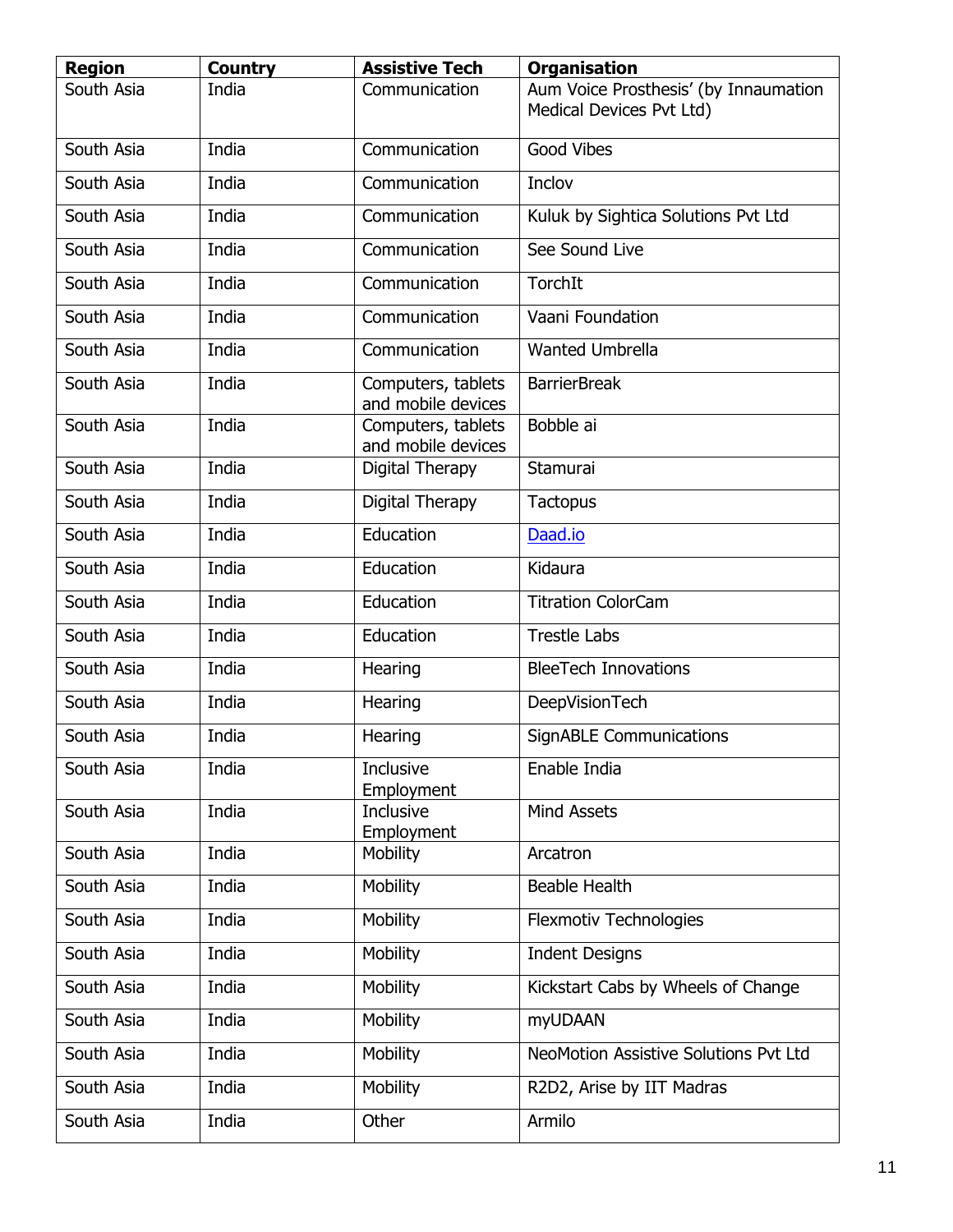| <b>Region</b>   | <b>Country</b>                         | <b>Assistive Tech</b>                  | <b>Organisation</b>                                |
|-----------------|----------------------------------------|----------------------------------------|----------------------------------------------------|
| South Asia      | India                                  | Other                                  | <b>AssisTech Foundation</b>                        |
| South Asia      | India                                  | Other                                  | I-STEM                                             |
| South Asia      | India                                  | Other                                  | The Association of People with<br>Disability (APD) |
| South Asia      | India                                  | Prosthetics &<br><b>Orthotics</b>      | Aumeesh Tech                                       |
| South Asia      | India                                  | Prosthetics &<br><b>Orthotics</b>      | <b>Bionic Yantra</b>                               |
| South Asia      | India                                  | Prosthetics &<br><b>Orthotics</b>      | Grasp Bionics Pvt. Ltd.                            |
| South Asia      | India                                  | Prosthetics &<br><b>Orthotics</b>      | Inali Foundation                                   |
| South Asia      | India                                  | Prosthetics &<br><b>Orthotics</b>      | Robo Bionics                                       |
| South Asia      | India                                  | Prosthetics &<br><b>Orthotics</b>      | Symbionic                                          |
| South Asia      | India                                  | Screening &<br>diagnostics<br>services | CogniAble                                          |
| South Asia      | India                                  | <b>Tactile Design</b>                  | Raised Lines Foundation                            |
| South Asia      | India                                  | Vision                                 | BrailleMe (By Inceptor Technologies)               |
| South Asia      | India                                  | <b>Vision</b>                          | EYE-D                                              |
| South Asia      | India                                  | <b>Vision</b>                          | Forus Health                                       |
| South Asia      | India                                  | <b>Vision</b>                          | <b>Illuminify Tech</b>                             |
| South Asia      | India                                  | Vision                                 | Innovision                                         |
| South Asia      | India                                  | Vision                                 | Thinkerbell Labs - Annie <sup>™</sup>              |
| South Asia      | India                                  | Vision                                 | XL Cinema                                          |
| South Asia      | India (United<br>States of<br>America) | Education                              | Avaz Inc                                           |
| South Asia      | Pakistan                               | Education                              | <b>Wonder Tree</b>                                 |
| South Asia      | Pakistan                               | Mobility                               | Paraplegic Centre Peshawar (PCP)                   |
| South East Asia | Indonesia                              | Inclusive<br>Employment                | <b>Difalink</b>                                    |
| South East Asia | Indonesia                              | <b>Inclusive</b><br>Employment         | Kerjabilitas                                       |
| South East Asia | Indonesia                              | Inclusive<br>Employment                | Parakerja                                          |
| South East Asia | Indonesia                              | Navigation                             | <b>TuneMap</b>                                     |
| South East Asia | Philippines                            | Inclusive<br>Employment                | Virtualahan                                        |
| South East Asia | Philippines<br>(Canada)                | Hearing                                | <b>ACCESS</b>                                      |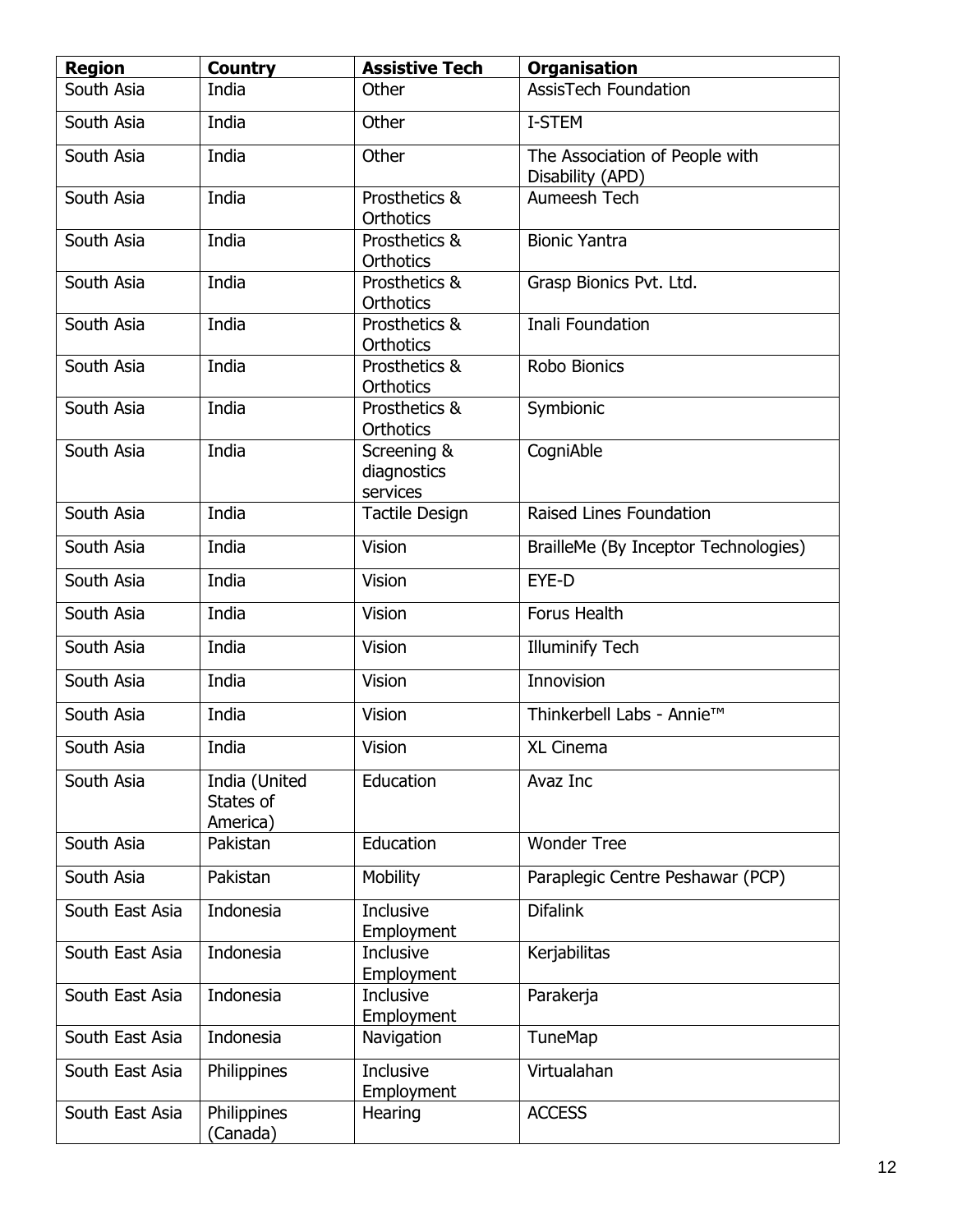| <b>Region</b>         | <b>Country</b>               | <b>Assistive Tech</b>                        | <b>Organisation</b>               |
|-----------------------|------------------------------|----------------------------------------------|-----------------------------------|
| South East Asia       | Singapore                    | Communication                                | Knoctify by Embodied Sensing      |
| South East Asia       | Singapore                    | Computers, tablets<br>and mobile<br>devices, | (these)abilities                  |
| South East Asia       | Singapore                    | Computers, tablets<br>and mobile<br>devices, | Assistive Technologies Asia       |
| South East Asia       | Singapore                    | Digital Therapy                              | <b>XCLR8 Technologies</b>         |
| South East Asia       | Singapore                    | Education                                    | Digital Dream                     |
| South East Asia       | Singapore                    | Education                                    | iGain by Trampolene               |
| South East Asia       | Singapore                    | Education                                    | <b>STEMS by Trampolene</b>        |
| South East Asia       | Singapore                    | Hearing                                      | <b>DeafTawk</b>                   |
| South East Asia       | Singapore                    | Hearing                                      | Project Quiet Storm by Wika Media |
| South East Asia       | Singapore                    | Hearing                                      | WSAudiology                       |
| South East Asia       | Singapore                    | <b>Inclusive</b><br>Employment               | AHEAD by Trampolene               |
| South East Asia       | Singapore                    | Inclusive<br>Employment                      | Empauwer by Xopa AI Pte Ltd       |
| South East Asia       | Singapore                    | <b>Inclusive</b><br>Employment               | Enabler                           |
| South East Asia       | Singapore                    | Inclusive<br>Employment                      | <b>Enabling Village</b>           |
| South East Asia       | Singapore                    | Inclusive<br>Employment                      | <b>SPD</b>                        |
| South East Asia       | Singapore                    | Inclusive<br>Employment                      | Tech Able by SG Enable            |
| South East Asia       | Singapore                    | Mobility                                     | <b>HeartWheels by Hapticus</b>    |
| South East Asia       | Singapore                    | Mobility                                     | SPARK by MOVINC (Mobearlize)      |
| South East Asia       | Singapore                    | Navigation                                   | Smart BFA by Trampolene           |
| South East Asia       | Singapore                    | Other                                        | <b>SG Enable</b>                  |
| South East Asia       | Singapore                    | Other                                        | Trampolene                        |
| South East Asia       | Singapore                    | <b>Tactile Design</b>                        | iC2 Prephouse                     |
| South East Asia       | Singapore                    | Vision                                       | Navistar by MyrLabs               |
| South East Asia       | Vietnam                      | <b>Inclusive</b><br>Employment               | Enablecode                        |
| Sub-Saharan<br>Africa | Algeria (Canada)             | Navigation                                   | Dalil                             |
| Sub-Saharan<br>Africa | <b>Botswana</b>              | Hearing                                      | Deaftronics (Pty) Ltd             |
| Sub-Saharan<br>Africa | Botswana (United<br>Kingdom) | Screening &<br>diagnostics<br>services       | <b>PEEK Vision</b>                |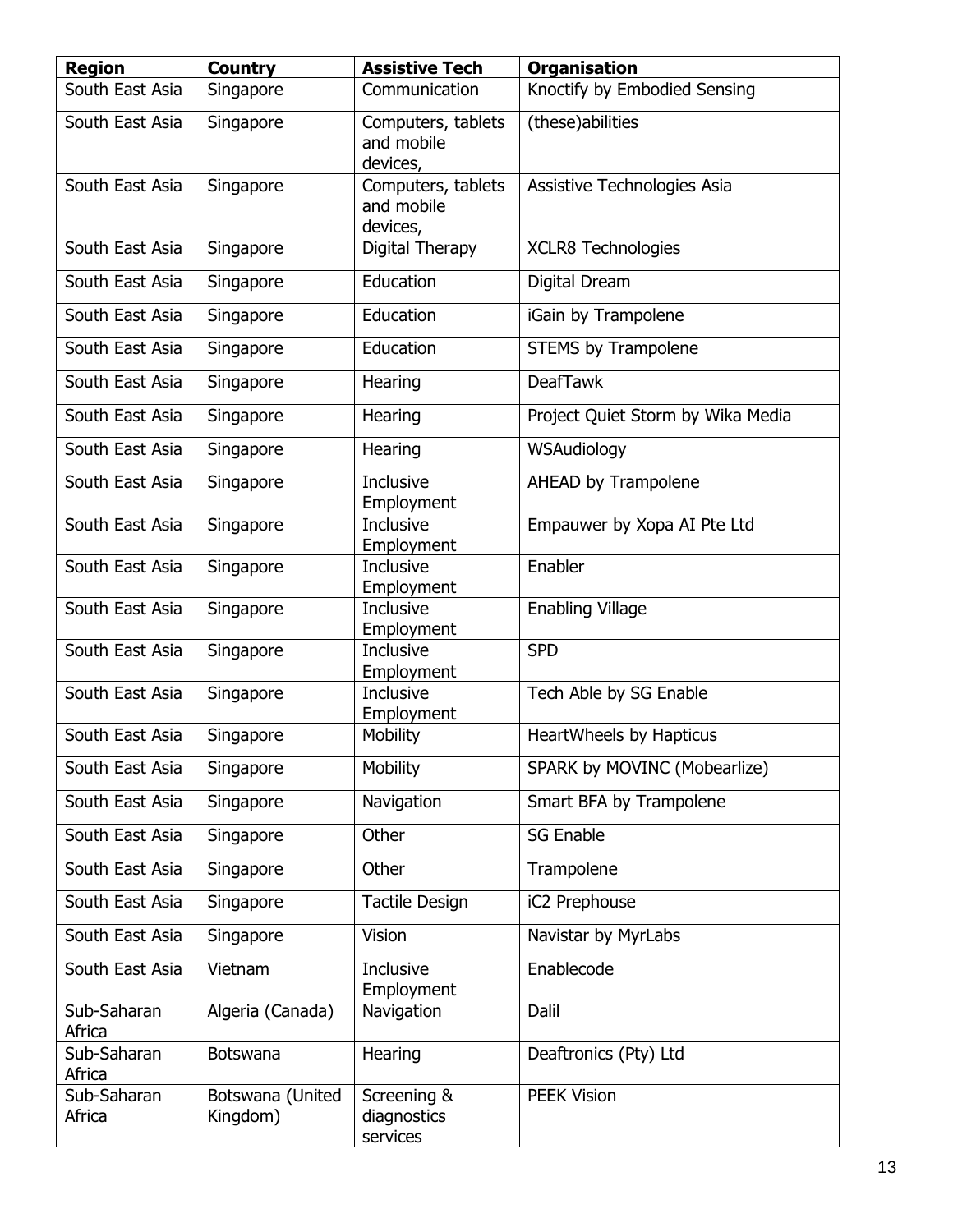| <b>Region</b>         | <b>Country</b>  | <b>Assistive Tech</b>    | <b>Organisation</b>                                     |
|-----------------------|-----------------|--------------------------|---------------------------------------------------------|
| Sub-Saharan           | Democratic      | Mobility                 | Kadiwaku Foundation                                     |
| Africa                | Republic of the |                          |                                                         |
|                       | Congo           |                          |                                                         |
| Sub-Saharan           | Ethiopia        | Other                    | Cheshire Ethiopia                                       |
| Africa                |                 |                          |                                                         |
| Sub-Saharan           | Ghana           | Vision                   | <b>Tech Era</b>                                         |
| Africa                |                 |                          |                                                         |
| Sub-Saharan           | Kenya           | <b>Built Environment</b> | Syna consultancy                                        |
| Africa                |                 |                          |                                                         |
| Sub-Saharan           | Kenya           | Education                | Lugha Ishara Company Limited                            |
| Africa                |                 |                          |                                                         |
| Sub-Saharan           | Kenya           | Education                | Village2Nation                                          |
| Africa                |                 |                          |                                                         |
| Sub-Saharan           | Kenya           | Hearing                  | Hali Halisi                                             |
| Africa                |                 |                          |                                                         |
| Sub-Saharan           | Kenya           | Hearing                  | Hear(oes) on Demand                                     |
| Africa                |                 |                          |                                                         |
| Sub-Saharan           | Kenya           | Hearing                  | Sekani                                                  |
| Africa                |                 |                          |                                                         |
| Sub-Saharan           | Kenya           | Hearing                  | Sign io                                                 |
| Africa                |                 |                          |                                                         |
| Sub-Saharan           | Kenya           | Hearing                  | Signs Media                                             |
| Africa                |                 |                          |                                                         |
| Sub-Saharan           | Kenya           | Inclusive                | <b>Errands Guy</b>                                      |
| Africa                |                 | Employment               |                                                         |
| Sub-Saharan           | Kenya           | Inclusive                | Gigs for PWDs                                           |
| Africa                |                 | Employment               |                                                         |
| Sub-Saharan           | Kenya           | Inclusive                | Kenya Business and Disability Network                   |
| Africa                |                 | Employment               |                                                         |
| Sub-Saharan           | Kenya           | <b>Inclusive</b>         | On the Table Africa                                     |
| Africa                |                 | Employment               |                                                         |
| Sub-Saharan           | Kenya           | Inclusive                | Riziki source                                           |
| Africa                |                 | Employment               |                                                         |
| Sub-Saharan           | Kenya           | Mobility                 | Lincell Technology                                      |
| Africa<br>Sub-Saharan |                 | Mobility                 |                                                         |
| Africa                | Kenya           |                          | Safariseat by The Accessibility Institute<br>(TAI) ltd. |
| Sub-Saharan           | Kenya           | Mobility                 | Totosci                                                 |
| Africa                |                 |                          |                                                         |
| Sub-Saharan           | Kenya           | Mobility                 | Walkabout Kenya                                         |
| Africa                |                 |                          |                                                         |
| Sub-Saharan           | Kenya           | Other                    | <b>Innovate Now</b>                                     |
| Africa                |                 |                          |                                                         |
| Sub-Saharan           | Kenya           | Other                    | <b>KeNAAM</b>                                           |
| Africa                |                 |                          |                                                         |
| Sub-Saharan           | Kenya           | Other                    | Kiljenzi/ Kiliji                                        |
| Africa                |                 |                          |                                                         |
| Sub-Saharan           | Kenya           | Other                    | Positive Exposure                                       |
| Africa                |                 |                          |                                                         |
| Sub-Saharan           | Kenya           | Prosthetics &            | Association for the physically disabled                 |
| Africa                |                 | Orthotics                | of Kenya Busia branch                                   |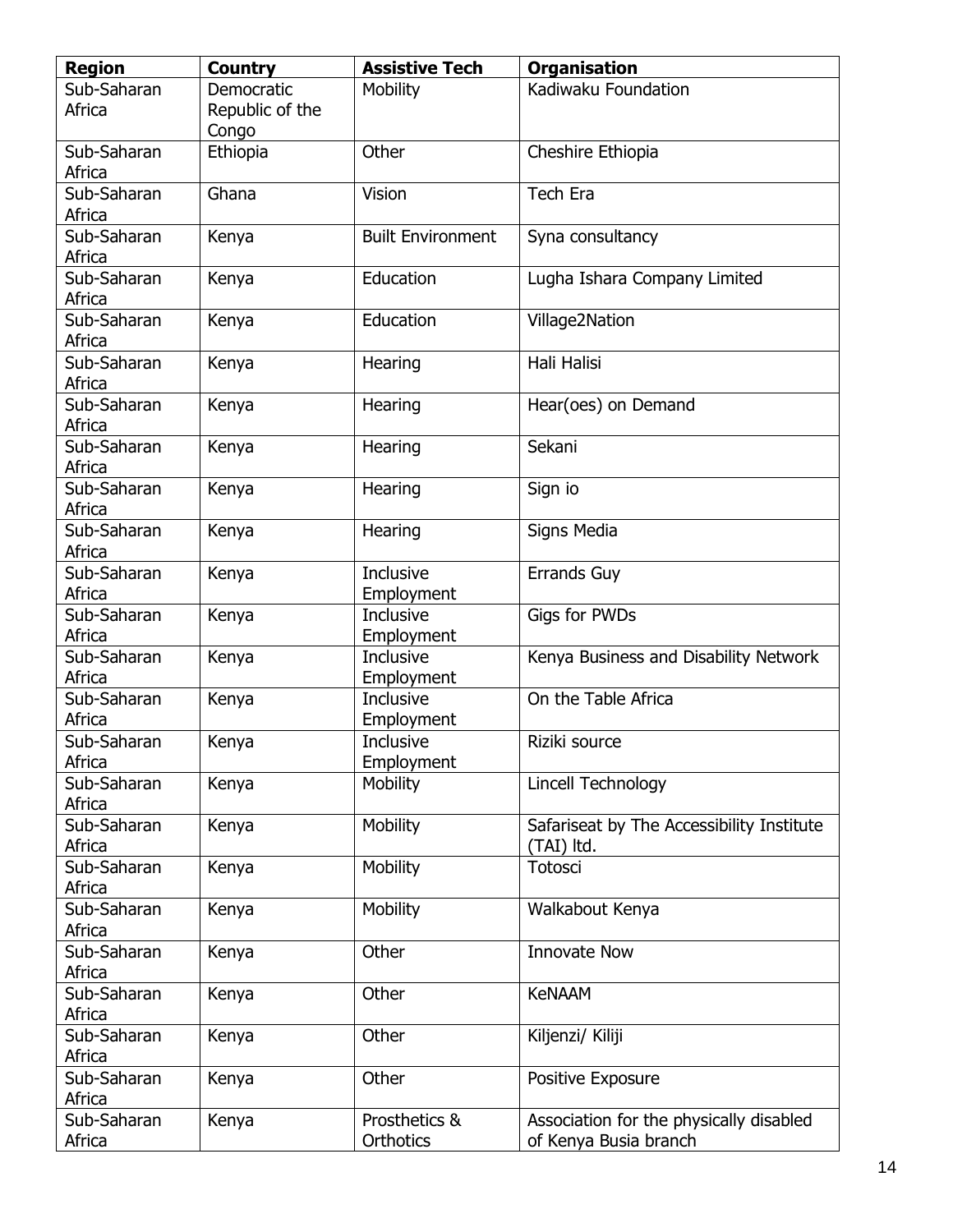| <b>Region</b>         | <b>Country</b>  | <b>Assistive Tech</b>      | <b>Organisation</b>                   |
|-----------------------|-----------------|----------------------------|---------------------------------------|
| Sub-Saharan           | Kenya           | Prosthetics &              | Gateway Prosthetics and Orthotics Ltd |
| Africa                |                 | <b>Orthotics</b>           |                                       |
| Sub-Saharan           | Kenya           | Sign Language              | <b>AssistAll</b>                      |
| Africa                |                 | Systems                    |                                       |
| Sub-Saharan           | Kenya           | Sign Language              | Deaf eLimu Plus                       |
| Africa                |                 | Systems                    |                                       |
| Sub-Saharan           | Kenya           | Sign Language              | Veeza Viz                             |
| Africa                |                 | Systems                    |                                       |
| Sub-Saharan           | Kenya           | <b>Travel</b>              | <b>ACE Mobility</b>                   |
| Africa                |                 |                            |                                       |
| Sub-Saharan           | Kenya           | <b>Travel</b>              | Turnup. Travel Global                 |
| Africa                |                 |                            |                                       |
| Sub-Saharan           | Kenya           | Vision                     | <b>Batian Eyeglasses</b>              |
| Africa                |                 |                            |                                       |
| Sub-Saharan           | Kenya           | Vision                     | Hope Tech Plus                        |
| Africa                |                 |                            |                                       |
| Sub-Saharan           | Kenya           | Vision                     | <b>LaPaire Glasses</b>                |
| Africa                |                 |                            |                                       |
| Sub-Saharan           | Kenya           | Vision                     | Vision Vijana (by Vijana Reloaded)    |
| Africa                |                 |                            |                                       |
| Sub-Saharan           | Kenya (United   | Mobility                   | Freedom One Life                      |
| Africa                | Kingdom)        |                            |                                       |
| Sub-Saharan           | Mali            | Navigation                 | Yelenkoura                            |
| Africa                |                 |                            |                                       |
| Sub-Saharan           | Nigeria         | Other                      | Greymate Care                         |
| Africa                |                 |                            |                                       |
| Sub-Saharan           | Nigeria         | Vision                     | Vinsighte                             |
| Africa                |                 |                            |                                       |
| Sub-Saharan           | Nigeria (United | Prosthetics &              | Miracle Feet                          |
| Africa                | States of       | <b>Orthotics</b>           |                                       |
|                       | America)        |                            |                                       |
| Sub-Saharan           | Rwanda          | Prosthetics &<br>Orthotics | Prosfit                               |
| Africa                | (Bulgaria)      |                            |                                       |
| Sub-Saharan           | Somalia         | Other                      | Diversity Action Network (DAN)        |
| Africa<br>Sub-Saharan | South Africa    | Education                  | <b>Walter Sisulu University</b>       |
| Africa                |                 |                            |                                       |
| Sub-Saharan           | South Africa    | Hearing                    | Deaftouch                             |
| Africa                |                 |                            |                                       |
| Sub-Saharan           | South Africa    | Hearing                    | <b>HearX</b>                          |
| Africa                |                 |                            |                                       |
| Sub-Saharan           | South Africa    | Hearing                    | Senso                                 |
| Africa                |                 |                            |                                       |
| Sub-Saharan           | South Africa    | Hearing                    | ShazaCin Accessible Media (SAM) PTY   |
| Africa                |                 |                            | Ltd                                   |
| Sub-Saharan           | South Africa    | Mobility                   | <b>Anathoth Solutions</b>             |
| Africa                |                 |                            |                                       |
| Sub-Saharan           | South Africa    | Mobility                   | Ludada and Associates Orthopaedic     |
| Africa                |                 |                            | <b>Services</b>                       |
| Sub-Saharan           | South Africa    | Mobility                   | Shonaquip Social Enterprise (SSE)     |
| Africa                |                 |                            |                                       |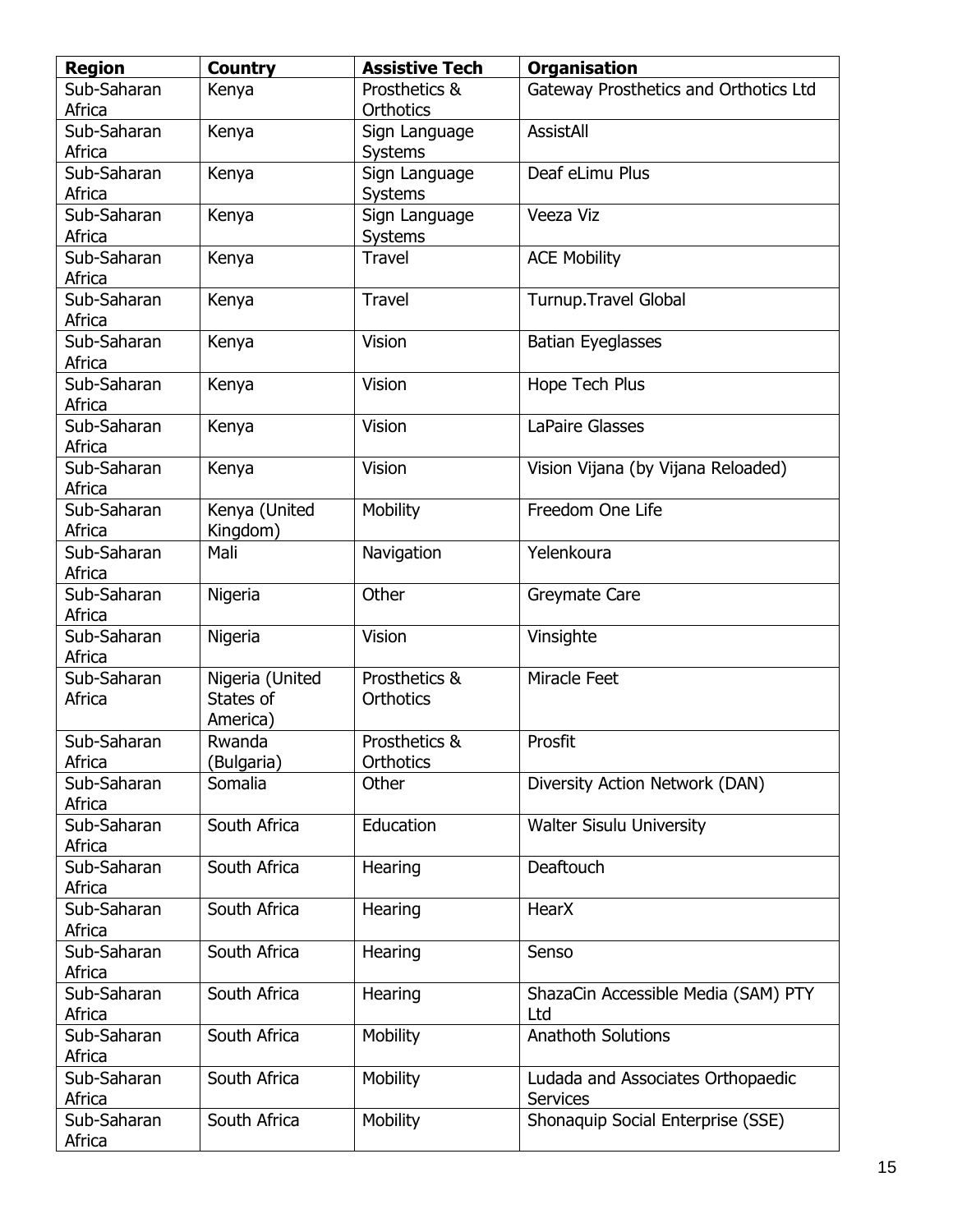| <b>Region</b> | <b>Country</b>    | <b>Assistive Tech</b> | <b>Organisation</b>                          |
|---------------|-------------------|-----------------------|----------------------------------------------|
| Sub-Saharan   | South Africa      | Prosthetics &         | OCRAM O And P and Ocram Mobility             |
| Africa        |                   | Orthotics             | Foundation                                   |
| Sub-Saharan   | South Africa      | Prosthetics &         | <b>Wits Enterprise</b>                       |
| Africa        |                   | <b>Orthotics</b>      |                                              |
| Sub-Saharan   | South Africa      | Vision                | Oplene Group                                 |
| Africa        |                   |                       |                                              |
| Sub-Saharan   | South Africa      | Vision                | BeSpecular                                   |
| Africa        | (United States of |                       |                                              |
|               | America)          |                       |                                              |
| Sub-Saharan   | Sudan             | Prosthetics &         | Nayla Prosthetics                            |
| Africa        |                   | <b>Orthotics</b>      |                                              |
| Sub-Saharan   | Tanzania          | Education             | Karagwe Community Based                      |
| Africa        |                   |                       | Rehabilitation Programmes(KCBRP)             |
| Sub-Saharan   | Tanzania          | <b>Inclusive</b>      | Employable Africa                            |
| Africa        |                   | Employment            |                                              |
| Sub-Saharan   | Tanzania          | Mobility              | Kyaro Assistive Tech                         |
| Africa        |                   |                       |                                              |
| Sub-Saharan   | Tanzania          | Other                 | Comprehensive Community-Based                |
| Africa        |                   |                       | Rehabilitation in Tanzania (CCBRT)           |
|               |                   |                       |                                              |
| Sub-Saharan   | Tanzania          | Other                 | Tusaidiane Disabilities Resources and        |
| Africa        |                   |                       | Charity Organization of Tanzania             |
|               |                   |                       | (TDRCT)                                      |
| Sub-Saharan   | <b>Togo</b>       | Prosthetics &         | OADCPH (Organisation Africaine pour le       |
| Africa        |                   | <b>Orthotics</b>      | Développement des Centres pour               |
|               |                   |                       | Personnes Handicapées)                       |
| Sub-Saharan   | Uganda            | Hearing               | Opensigns Impact Innovations                 |
| Africa        |                   |                       | (Uganda) Ltd                                 |
| Sub-Saharan   | Uganda            | Other                 | Axiom Zorn                                   |
| Africa        |                   |                       |                                              |
| Sub-Saharan   | Uganda            | Other                 | <b>Comprehensive Rehabilitation Services</b> |
| Africa        |                   |                       | for People with Disability in Uganda         |
|               |                   |                       | (CoRSU)                                      |
| Sub-Saharan   | Uganda            | Other                 | Hope for Street Kids and Vulnerable          |
| Africa        |                   |                       | People - HSKVP Foundation                    |
|               |                   |                       |                                              |
| Sub-Saharan   | Uganda            | Vision                | <b>Wazi Vision</b>                           |
| Africa        |                   |                       |                                              |
| Sub-Saharan   | Uganda (Canada)   | Prosthetics &         | Nia Technologies                             |
| Africa        |                   | Orthotics             |                                              |
| Sub-Saharan   | Zimbabwe          | Inclusive             | Local Rehabilitation Workshop                |
| Africa        |                   | Employment            | (LOREWO)                                     |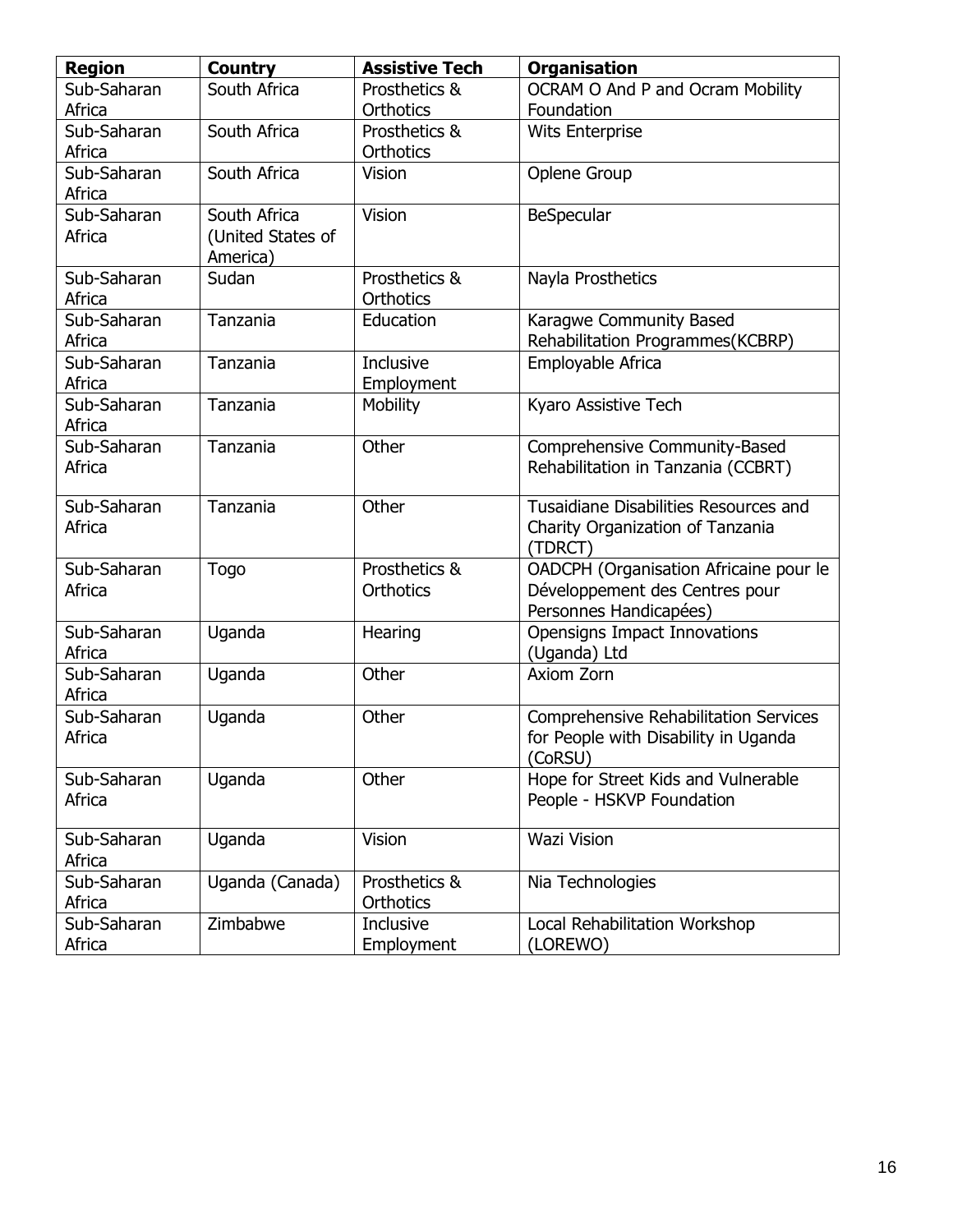### **Notes on organisations' classification**

- The companies and organisations have been classified according to their headquarters.
- The global section represents companies headquartered outside of the markets in focus i.e., outside Sub-Saharan Africa, Asia, Latin America and the Middle East, but that have operations in multiple countries around the world
- <span id="page-17-0"></span>• Organisations with headquarters outside of markets in focus but with operations in only one country in regions of focus have been added to the operational country. In the table, the HQ Country has been added in parentheses after the operational country where the organisation's logo has been classified.